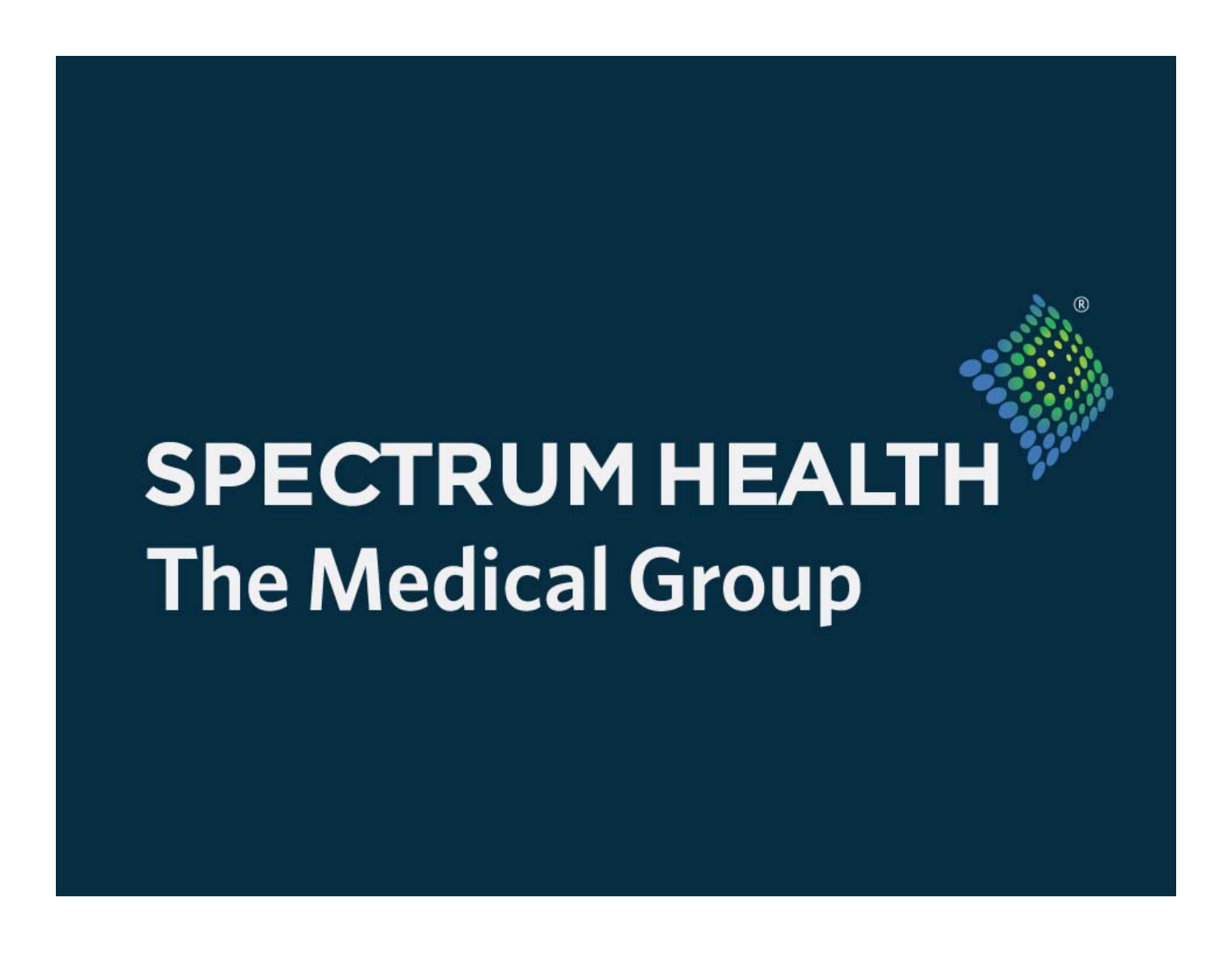## **CENTER FOR INTEGRATIVE MEDICINE**

**R. Corey Waller MD, MS, FACEP, ABAM Director, Center for Integrative Medicine Medical Staff Chief, Division of Pain Management Spectrum Health**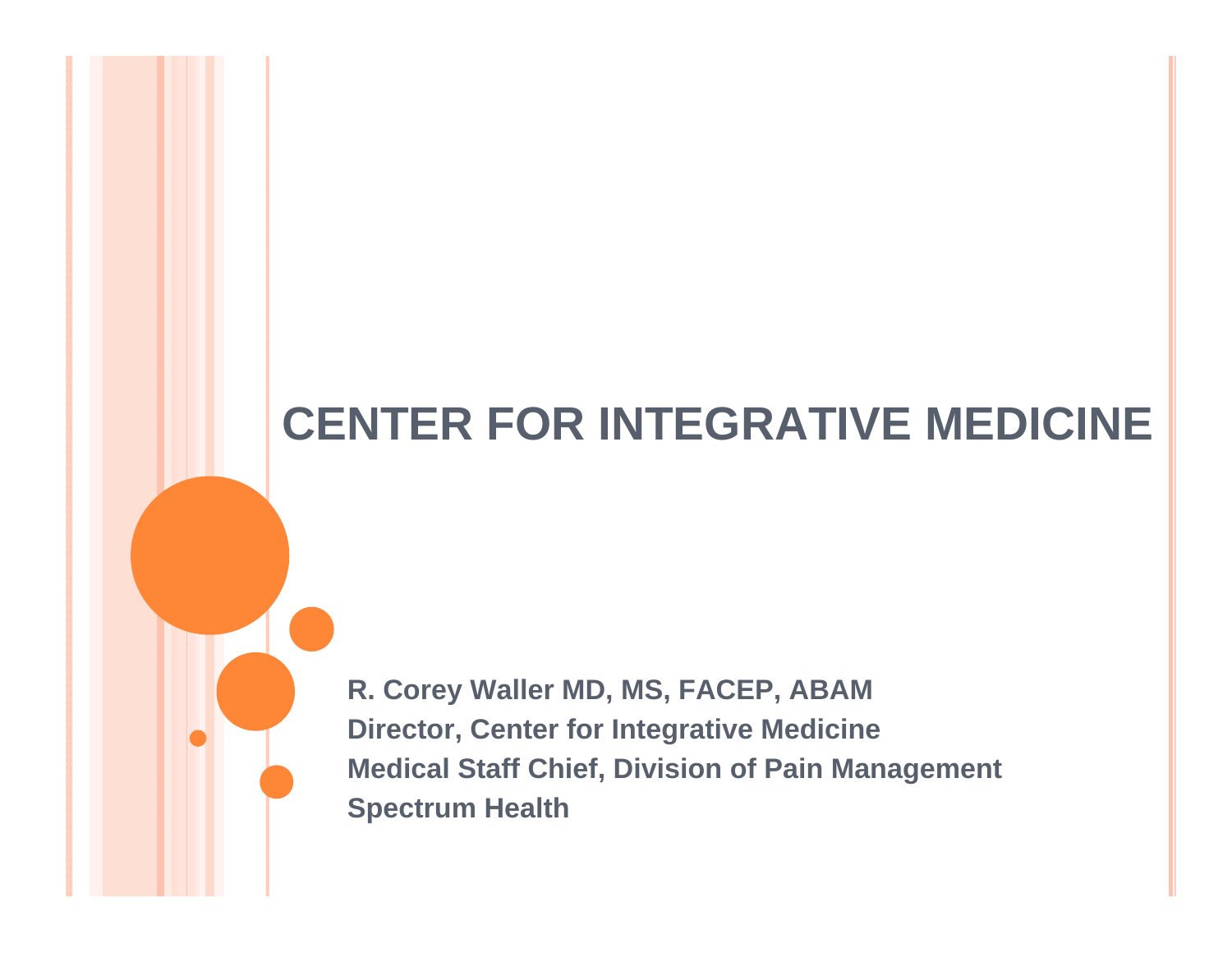### **TERMS**

- | **Super Utilizer (SU)-** person with greater than 10 visits to SH system ED's in one year
- **o System SuperUtilizer (SSU)** person with greater than 10 visits to any ED in one year
- | **Primary Psych-** patient who's use of the ED revolves around their psychiatric diagnosis
- **o Primary Medical-** patient who's use of the ED revolves around their medical issues
- **o Primary SUD-** patient who's use of the ED revolves around their substance use issues
- **o** Direct Cost- money actually paid for the patient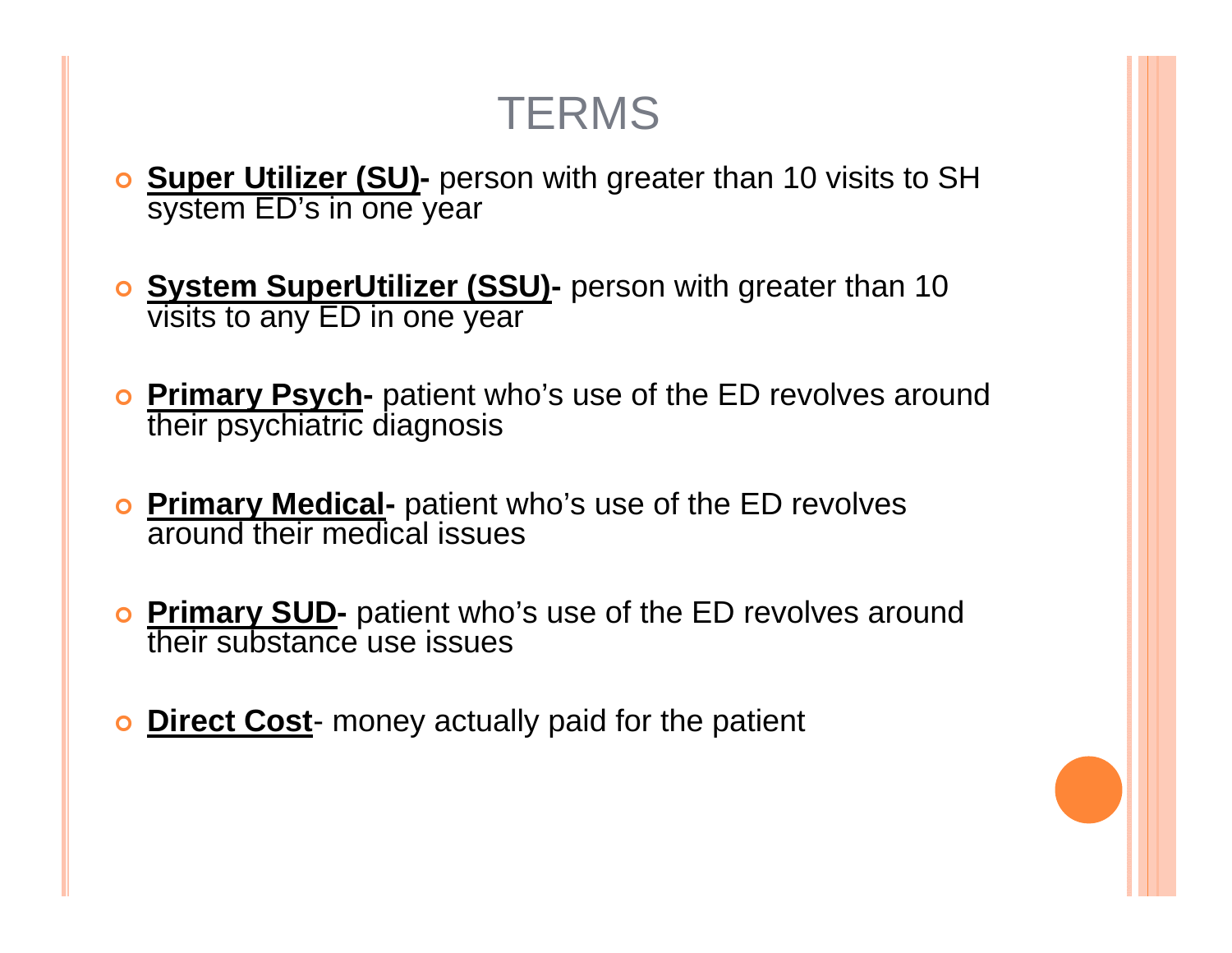# THE NUMBERS

#### o SU's

- $\bullet$ 950 individuals per year
- $\bullet$ 20,000 visits per year
- $\bullet$ \$50,000,000 in direct cost per year (includes MH/SUD treatment)

#### o SSU's

- $\bullet$ 2000 individuals per year (Kent County, 635K pop.)
- $\bullet$ 35,000 visits per year
- $\bullet$ \$87,500,000 in direct cost per year (includes MH/SUD treatment)

#### **o** State wide extrapolation based on population

- $\bullet$ 29,000 individuals per year
- $\bullet$ 600,000 ED visits per year (total state ED visits 4,493,665, 455/1000 pts)
- $\bullet$ \$1,500,000,000 in direct cost per year (includes MH/SUD treatment)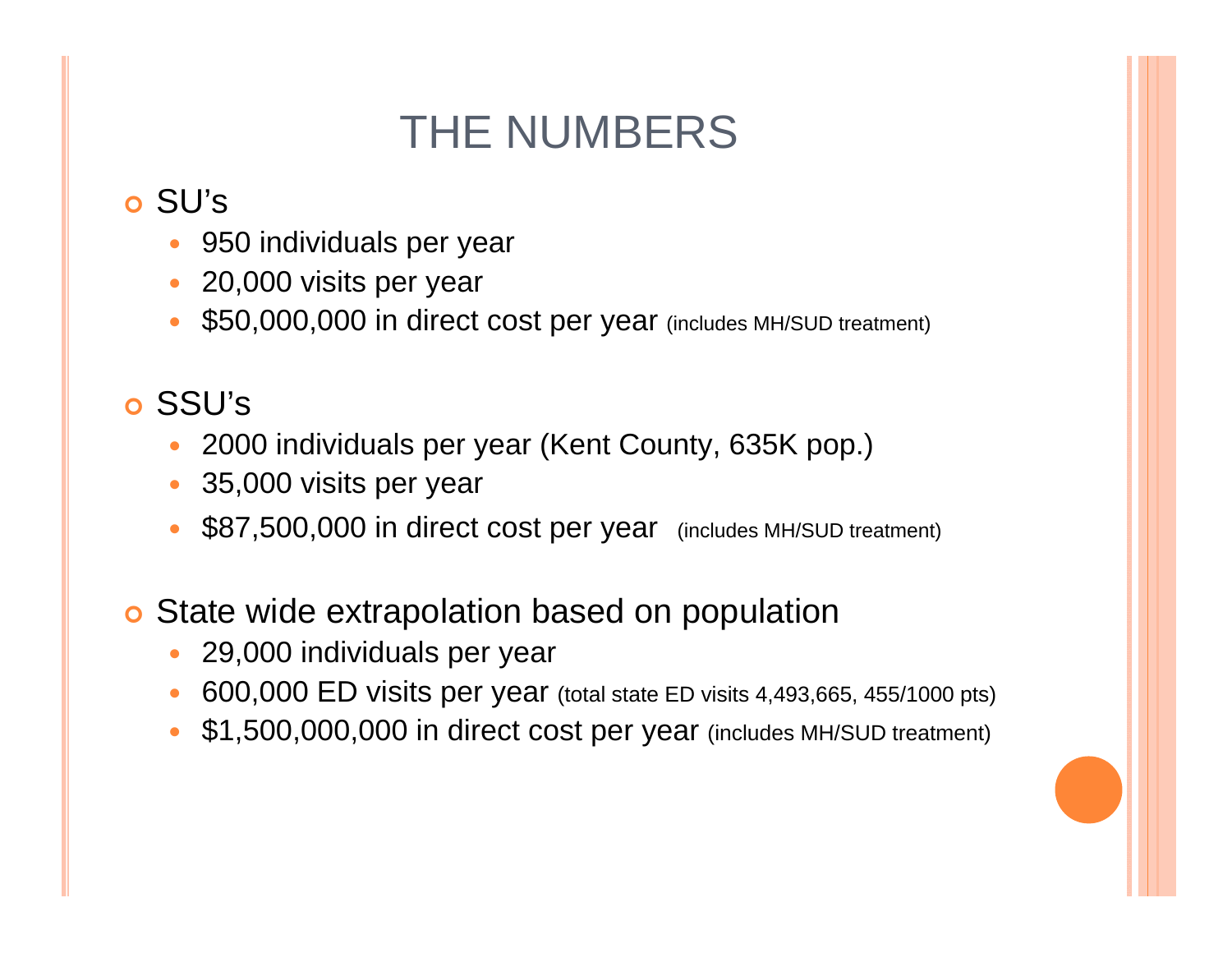## THE BREAK DOWN

- $\bullet$  10-19 visits per year (62%)
	- $\bullet$ Mostly medical
	- $\bullet$ 70% are transient HFUs (1 year only)
- **o** 20-29 visits per year (28%)
	- $\bullet$ Mostly combination of medical, SUD and Psych
	- $\bullet$ However, trends toward SUD
	- $\bullet$ 85% are consistent HFUs (more than 1 out of every 4 years)
- **o** 30 or greater visits per year (10%)
	- $\bullet$ Mostly psychiatric
	- 95% are consistent HFUs (more than 1 out of every 4 years)

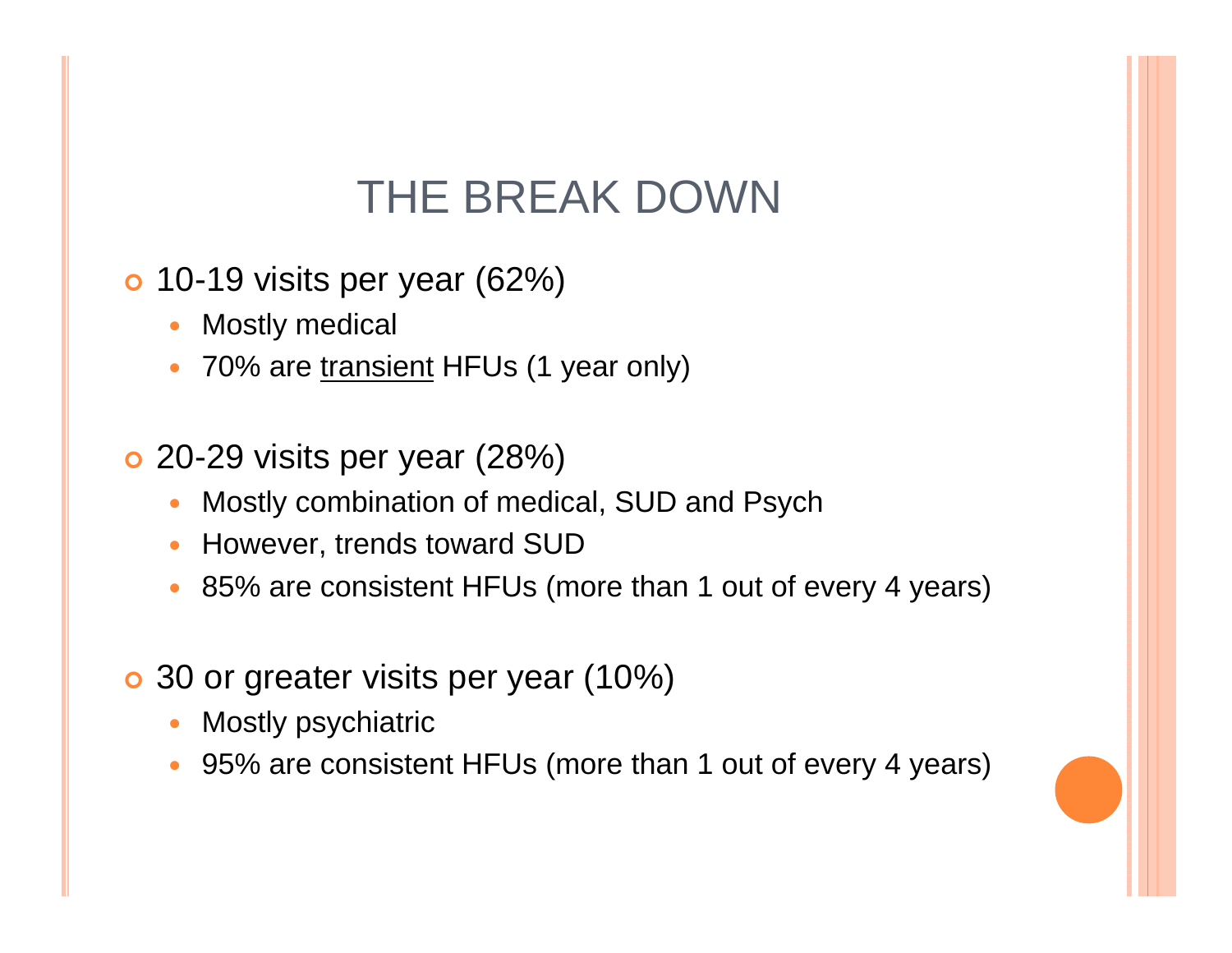# CLINIC CONCEPT

**o Center for Integrative Medicine** 

- Comprehensive bio-psycho-social evaluation
- Risk reduction model of care
- $\bullet$ No firing of patients, no contracts
- Care guides, Michigan Automated Prescription System (MAPS) check other systems
- Take over care from PCP and specialists for time in the clinic. Write all prescriptions and order all tests.

**o** Outcomes from random patients (1<sup>st</sup> 100 pts)

- 73% showed for first visit
- $\bullet$ 89% kept follow-up appointments
- $\bullet$ Greater than 65% reduction in visits
- Works great for the primary medical, but not as well for the SUD and Psych until care plans are added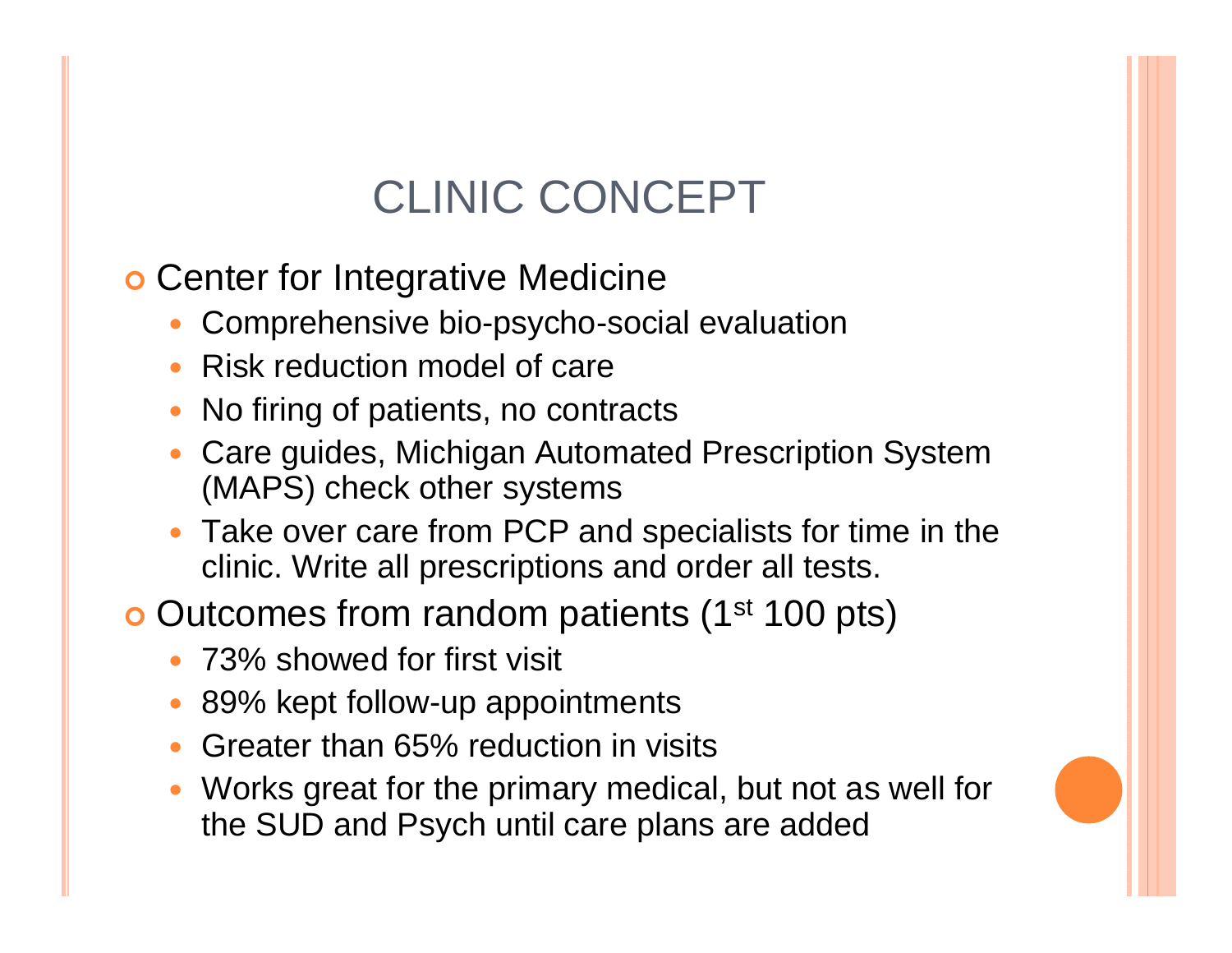## PATIENT POPULATION

- **o** 80 % of females with history of sexual trauma
- **o** 70 % with known substance abuse in the house while they were a child
- **o** 68 % of males with "admitted" physical abuse
- **o** 75 % of females have been in an abusive relationship
- $\bullet$  70 % still are
- **o** 99.4 % have tried an elicit substance
- **o** 80 % complain of a chronic pain syndrome
- o Only 20 % have an identifiable source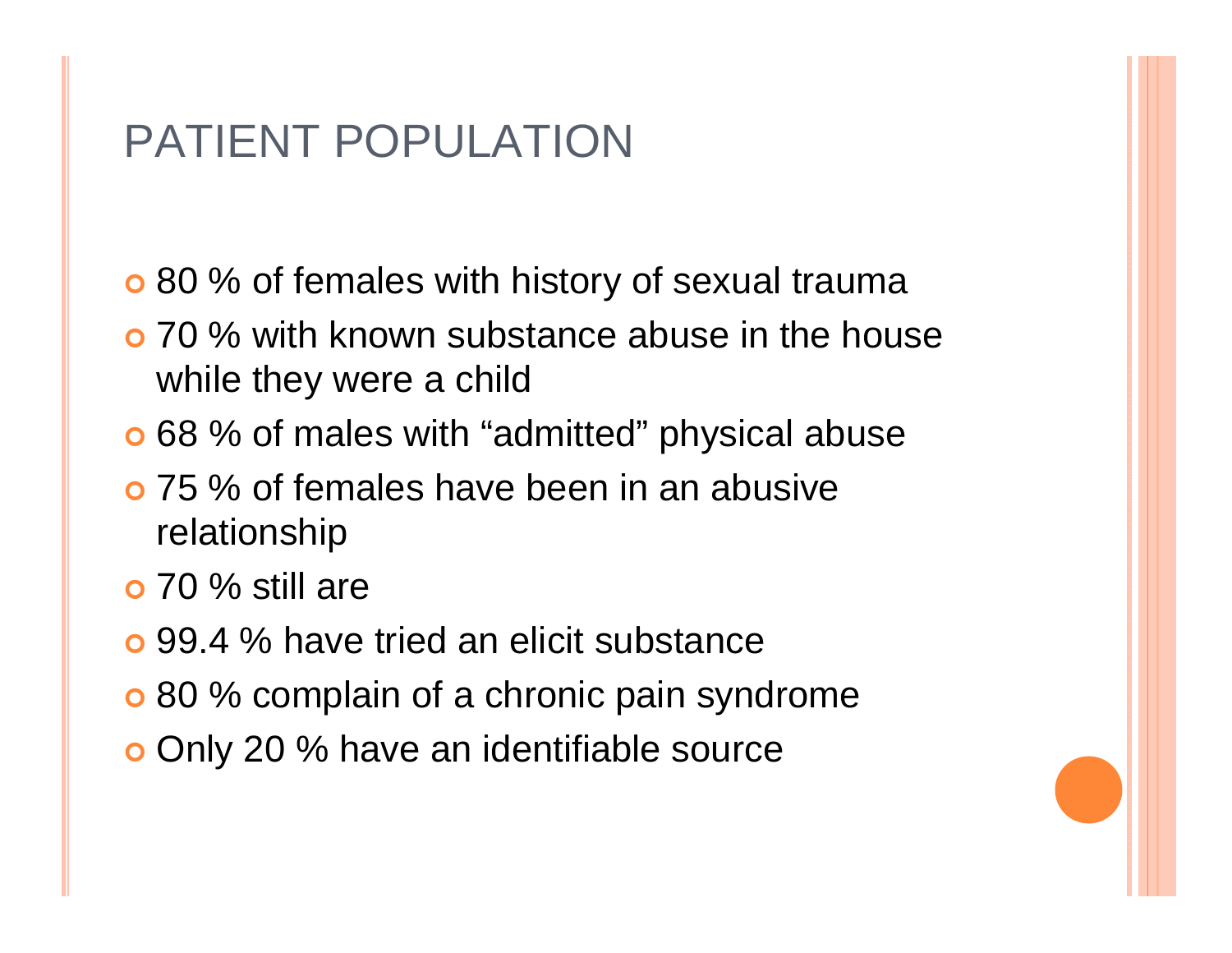# PSYCH DIAGNOSIS

- o Trauma
- $\Omega$  DSM-IV
	- Axis II cluster B
		- o Narcissistic
		- **o** Borderline
		- o Histrionic
		- **o** Antisocial
	- $\bullet$  Bipolar I and II
		- o Misdiagnosed in 64 % of patients
		- o Usually secondary to SUD
	- $\bullet$ • PTSD
		- o Obvious from high level of trauma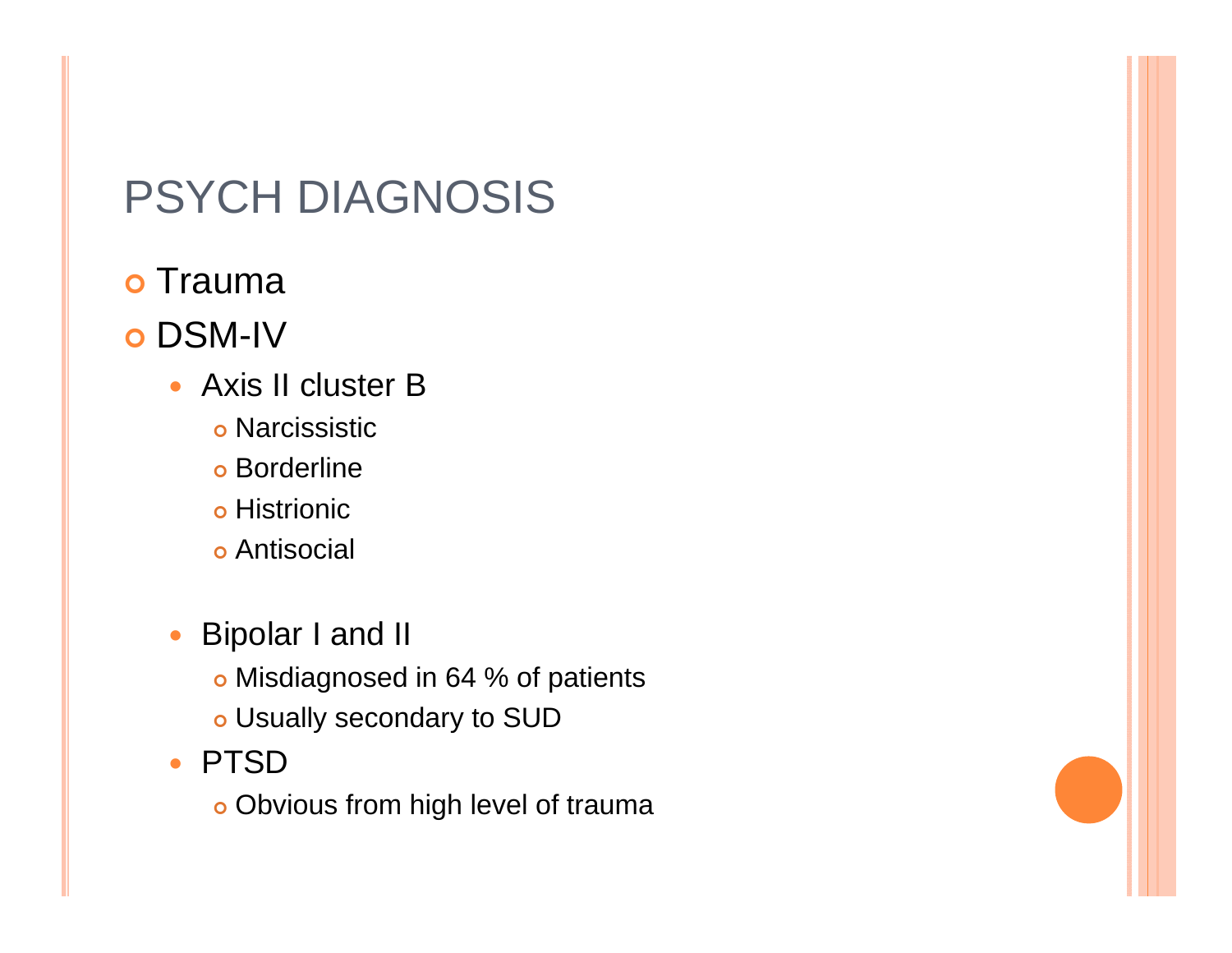

- **o** Easier to go from abuse to anxiety stage
- **o** Very difficult to progress to safety
- **o** Extensive CBT, DBT and MET
- **o Extensive Social Services (housing, transportation,** communication)
- o Cat
- $\bullet$ Belly